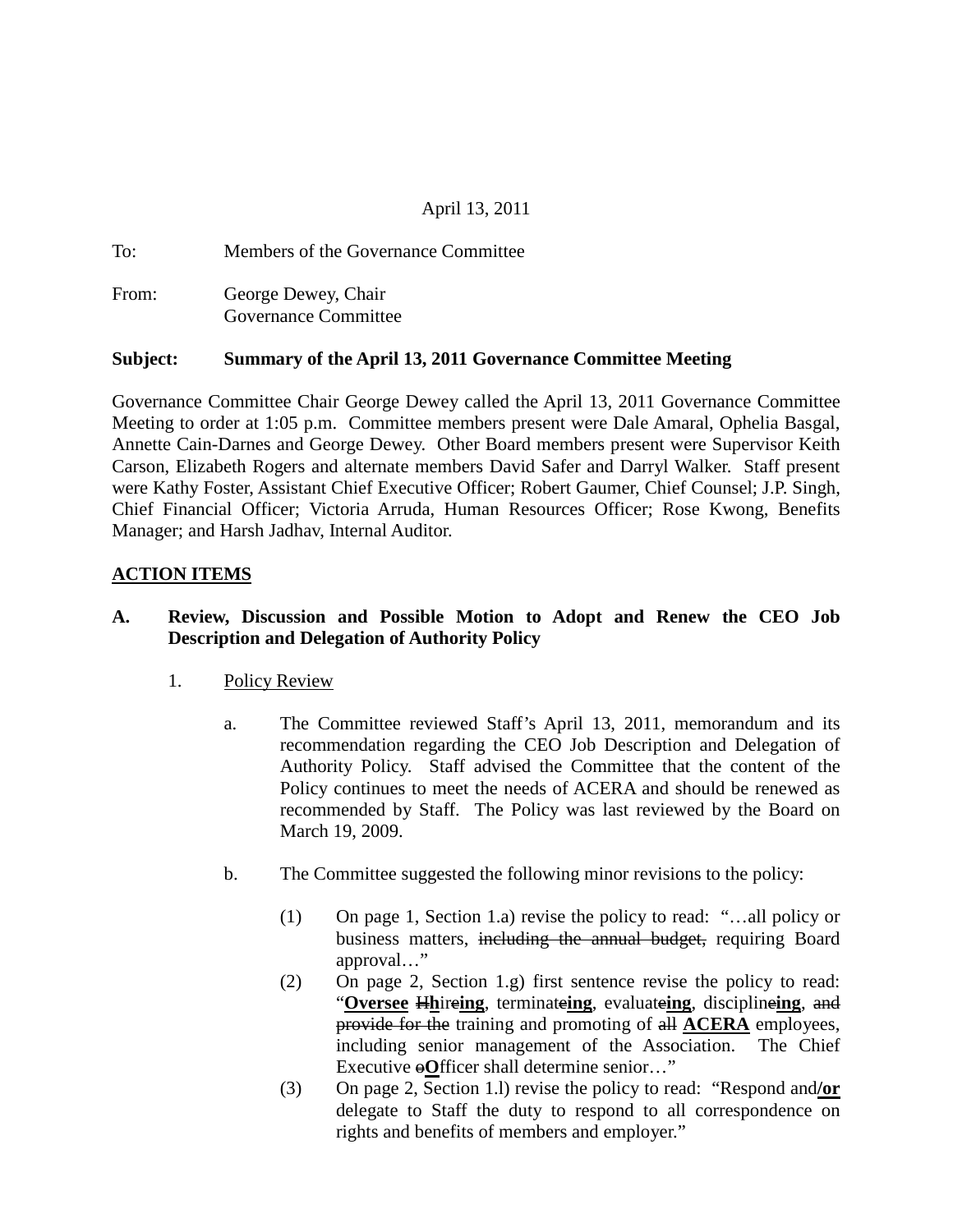Governance Committee Meeting Summary April 13, 2011 Page 2

- (4) On page 2, Section 1.p) revise the policy to read: "Liaise with legal, medical, actuarial, investment, **auditor** and other professionals as required to carry out the affairs of the Association."
- (5) On page 3, Section 2.h) revise the policy to read: All o**O**ther significant matters that may affect the Association..."
- 2. Motion

It was moved by Dale Amaral, seconded by Ophelia Basgal, that the Committee recommend to the board of Retirement that the Board adopt the Job Description and Delegation of Authority for the Chief Executive Officer Policy as written and as modified. The motion carried.

#### **B. Review, Discussion and Possible Motion to Accept and Develop the Media Policy**

- 1. Policy Review
	- a. This item was continued from the September 1, 2010, Governance Committee meeting. The Committee reviewed Staff's April 13, 2011, memorandum and its recommendation regarding the Media Policy. Staff advised the Committee that the content of the Policy meets the needs of ACERA and should be adopted as recommended by Staff.
	- b. The Committee instructed Staff to amend the Policy to state that media requests be directed to the CEO or his/her designee.
	- c. The Committee also suggested the following revisions to the policy:
		- (1) On page 2, Section III.B., revise the policy to read: "One informed message will be presented to the media **after review by the Legal Department**. Every effort will be made to ensure..."
		- (2) On page 2, Sections III.D. and III.F., and throughout the Policy, where "Legal Department" replaced or was appended to the phrase "CEO or his/her designee," to strike the phrase "Legal Department" and, where deleted, return the phrase "CEO or his/her designee" to the Policy.
		- (3) On page 2, Section III.G., strike the entire Section reading: "Neither The CEO nor any other ACERA employee, temporary **employee or independent contractor working at ACERA** is authorized to speculate to the media as to the intent or motivations of a Board or staff member. Personal opinions are to be avoided whenever possible."
		- (4) On page 2, Section III.K. revise the policy to read: "Medical status, condition, and records, including psychiatric records and applications for disability, are also private and **shall** should not be disclosed."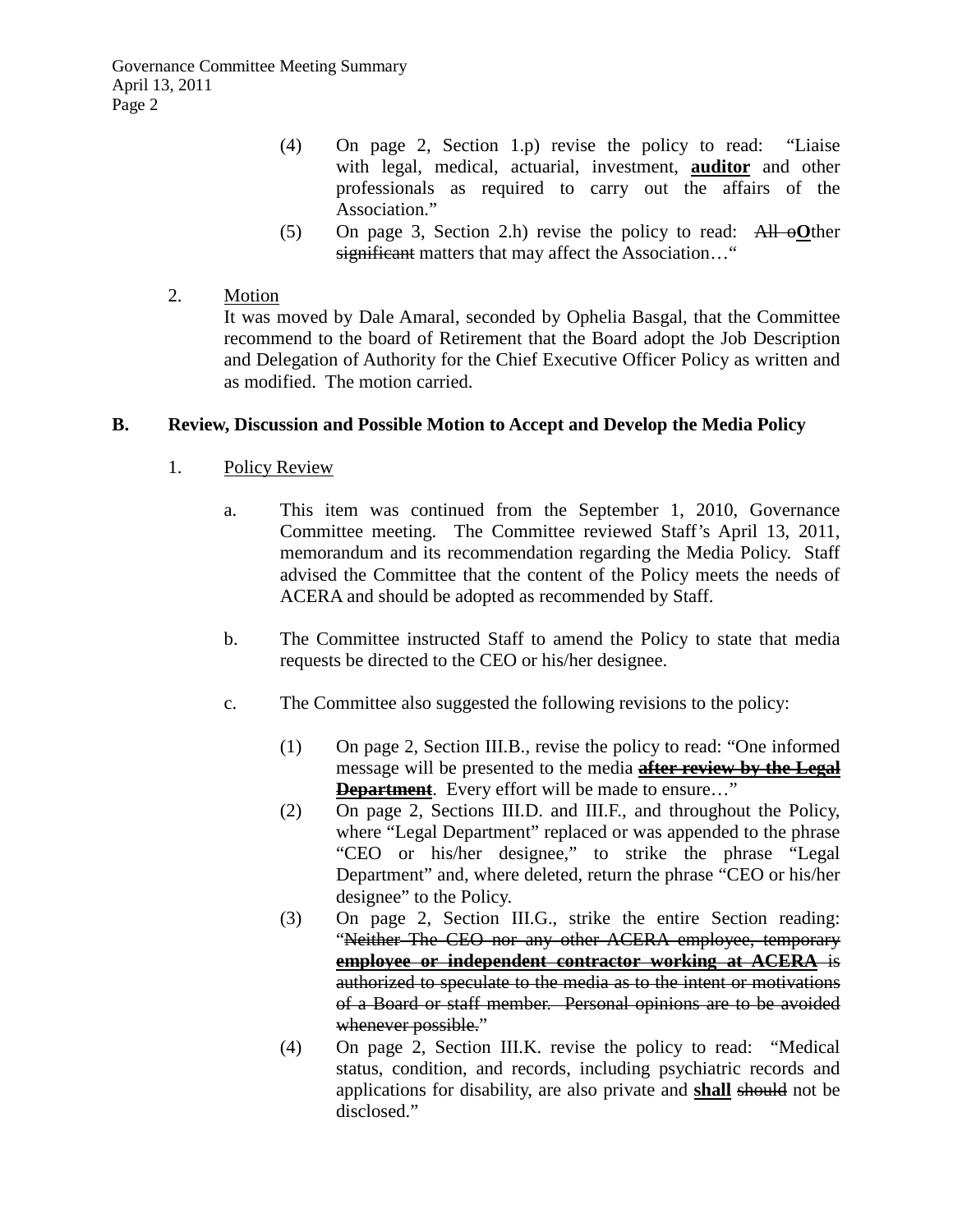d. Staff revised the Policy based upon the suggestions and revisions from the Committee and sent a copy out to the Board for its review prior to bringing it to full Board for discussion at the April 21, 2011 meeting.

#### **C. Review, Discussion and Possible Motion to Adopt Amendments and renew the Board Membership Policy**

- 1. Policy Review
	- a. The Committee reviewed April 13, 2011 memorandum regarding the Board Membership Policy for consideration by the Committee.
	- b. Staff discussed several substantive changes that it recommended that the Committee consider. Including: 1) delegating the definition of full-time membership to Participating Employers; 2) clarifying that service credit requests from independent contractors be denied; and 3) changing ACERA's approach to plan participation when a member transitions from full-time status to part-time status.
	- c. After receiving comment from Participating Employers present at the meeting, Staff was directed by the Committee to address the concerns raised and revise the Policy and bring suggestions back to the next Governance Committee meeting for further review.

### **D. Review, Discussion and Possible Motion to Adopt the Service Provider Policy**

- 1. Policy Review
	- a. This item was continued from the September 1, 2010, Governance Committee meeting. The Committee reviewed April 13, 2011, memorandum and its recommendations regarding the Service Provider Policy.
	- b. Staff informed the Committee that the revised Policy included a revised scope from the prior version. The amendments are intended to address the concerns of the Board that the prior version failed to provide the necessary clarity and guidance to oversee the contracting process.
	- c. Staff was directed by the Committee to revise the Policy and offer suggestions regarding sole-source contracts and include language clarifying a five year review of general services contracts and bring those suggestions back to the next Governance Committee meeting for further review.